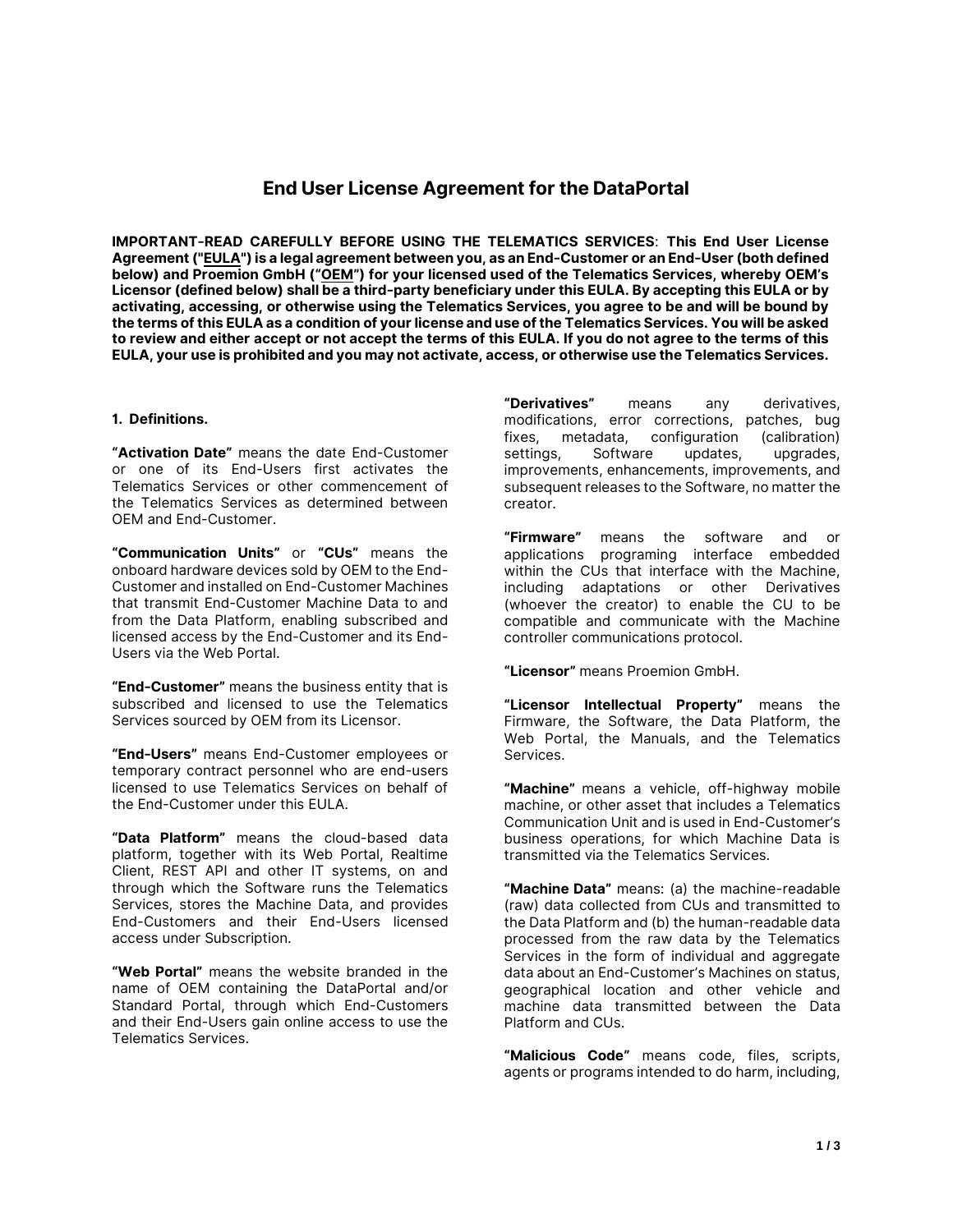for example, viruses, worms, time bombs and Trojan horses.

**"Manuals"** or **"Manuals"** means the user and installation guides provided in electronic or hardcopy to Customer in conjunction with the Telematics Services.

**"Mobile Communication Service"** means all communication standards used by CUs, e.g. LTE, 5G, or other communication service used for transmitting Machine Data to and from CUs and Data Platform.

**"Software"** means the Software in object code format that performs the Telematics Services on the Data Platform, including the Web Portal, the Software updates, and Derivatives thereof, any metadata, configuration (calibration) settings or calibration (configuration) tools corresponding thereto, and any installation and user guides and other software documentation related thereto.

**"Subscription"** means the End-Customer subscription to Telematics Services provided by OEM.

**"Subscription Term"** means the duration of the Subscriptions for End-Customers set between OEM and End-Customer.

**"Telematics Services"** or **"Services"** means the telematics services provided by the Software on the Data Platform and accessed by End-Customers and their End-Users under Subscription and this license via the Web Portal that monitors and controls Machine Data transmitted to and from CUs installed on Machines.

#### **2. Grant of Limited License to Telematics Services.**

As of the Activation Date and during the Subscription Term, OEM hereby grants (on behalf of Licensor) to the End-Customer and its End-Users a limited, terminable, personal, nonexclusive and nontransferable:

(a) license to use the Firmware,

(b) license to use the Software,

(c) right to access and use the Telematics Services via the Web Portal (to the extent of the Service Level) for End-Customer's internal business purpose of enabling its End-Users to monitor and control Machines, and (d) license to use the resultant Machine Data generated by the Telematics Services and sorted on the Data Platform, to the exclusion of:

(i) any use by any users other than the subscribing End-Customer and its End-Users;

(ii) any use with telematics control units or other devices not licensed from Licensor; and

(iii) any use for any machine not constituting a Machine of an End-Customer.

#### **3. License Limitations.**

Neither the End-Customer nor its licensed End-Users shall:

(a) make any aspect of the Telematics Services or other Licensor Intellectual Property available or permit to anyone to use such Licensor Intellectual Property,

(b) transfer, sell, resell, lend, disclose, use, license, sublicense, distribute, rent or lease any aspect of the Telematics Services or other Licensor Intellectual Property in a service bureau or outsourcing offering or for timesharing purpose,

(c) use the Telematics Services or other Licensor Intellectual Property to store or transmit infringing, libelous, or otherwise unlawful or tortious material, or to store or transmit material in violation of thirdparty privacy rights,

(d) use the Telematics Services or other Licensor Intellectual Property to store or transmit Malicious Code, (e) attempt to gain unauthorized access to any aspect of the Telematics Services or other Licensor Intellectual Property,

(f) copy the Telematics Services, other Licensor Intellectual Property or any part, feature, function or user interface thereof,

(g) reverse engineer, decompile, translate, disassemble or attempt to discover any source code or underlying ideas or algorithms of Licensor Intellectual Property or otherwise use Licensor Intellectual Property other than as permitted herein, or (attempt to deface or remove any copyright, trademark, and other notices that appear on any Licensor Intellectual Property. This Section 3 shall survive the termination of this EULA.

### **4. Licensor Intellectual Property.**

The limited license and rights granted to you pursuant to Section 2 confers no title or ownership in Licensor Intellectual Property and shall not be construed as a sale of any rights in the foregoing. Subject to the limited license and rights granted to you pursuant to Section 2, Licensor shall own all rights, title, and interest in and to all Licensor Intellectual Property, as well as: (a) any Derivatives, improvements, enhancements, corrections, or customizations to the foregoing, jointly or independently created or developed by you and/or Licensor and (b) any suggestions, recommendations, and other feedback provided by you. Nothing in this EULA grants you any right to the